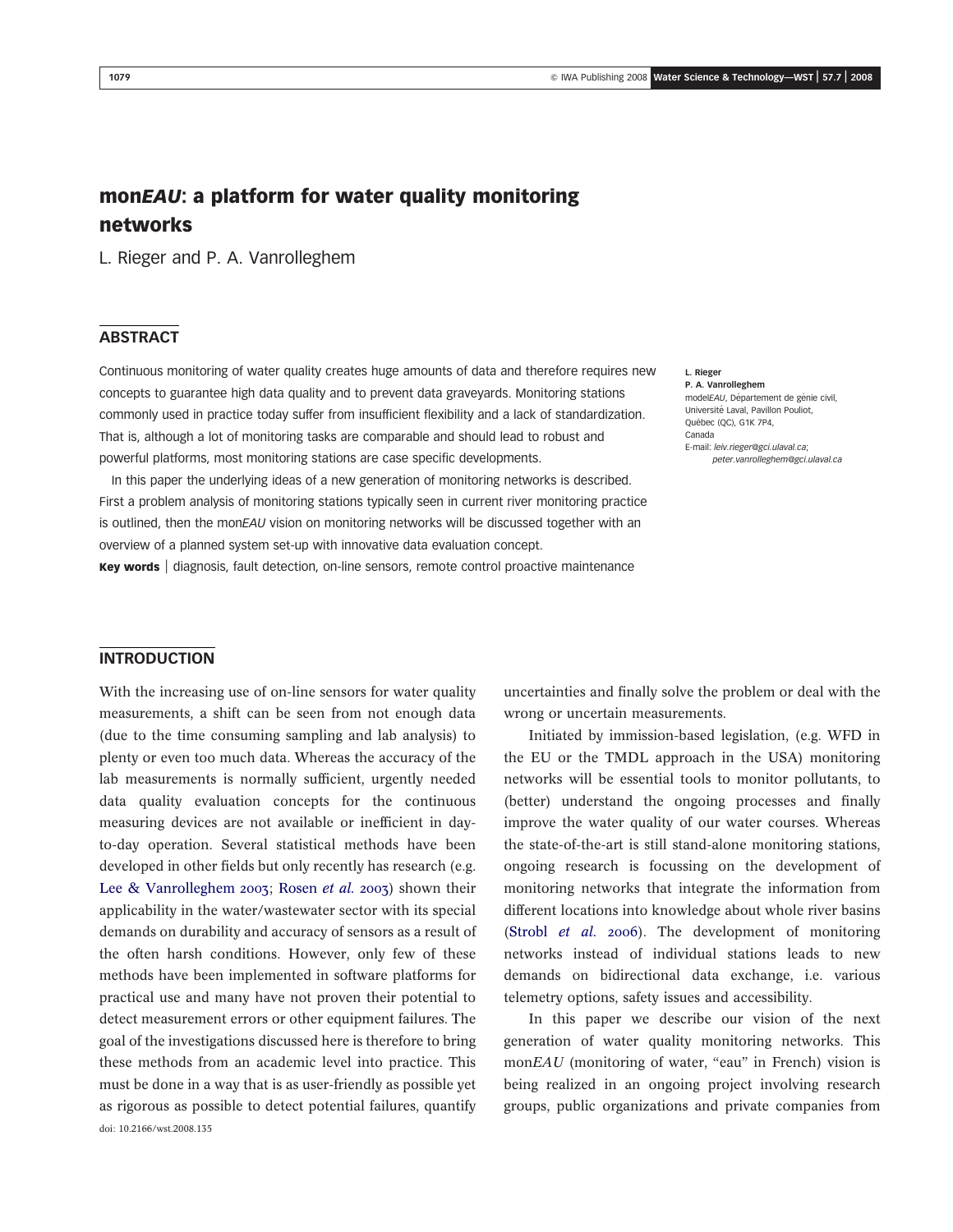North America and Europe. Besides the focus on new data evaluation methods, this monitoring network concept will combine state-of-the-art technology with the highest possible flexibility in terms of connectable sensors, measuring locations and monitoring goals.

### PROBLEM ANALYSIS

Although monitoring stations and more recently monitoring networks increasingly have been built in parallel to the development of continuously measuring devices (in-situ: directly in the liquid: on-line: in a parallel sample line) these stations nearly always suffer from the same problems. Starting with our own experience over the past 10 years, Figure 1 shows a monitoring station set-up that is a typical example for river monitoring stations used today. A submerged pump feeds the whole set-up including filtration unit, in-situ sensors and an auto-sampler through a fast hydraulic loop. Passing a transmitter with some visualization capabilities, the data is collected on a data logger and then sent out to a server via SMS text messages.

[van Griensven](#page-6-0) et al. (2000) report that the first reliable data set was only collected after one year of operation due to problems with clogging (filter, tubes and membranes), pump failures, incorrect temperature sensor locations, insufficient auto-cleaning capabilities among other things. Furthermore, not all the problems could be solved and adhesion of silt and clay prohibited the planned operation

even though maintenance was done on a weekly basis requiring two team members. In summary, van Griensven et al. state that "Buying an AMS [Automated Measuring Station] is like buying a new house: one should first have bought one to have the necessary experience to buy one".

A comparison with other monitoring projects reveals that most stations face similar problems (e.g. Beck [et al.](#page-7-0) [1998](#page-7-0); [Vandenberghe](#page-6-0) et al. 2005). Unfortunately, much of the failure information is only available from personal communication or it has to be deduced from "between the lines" of any publications. Often, three major reasons limit the use of monitoring stations: i) the lack of standardization, ii) data quality problems, which lead to data graveyards that do not provide the required information, iii) insufficient flexibility of the stations being evaluated leading to problems when new or better sensors should be connected or when the focus of the project changes.

Whereas the lack of standardization might be due to the fact that water quality monitoring is still often seen as an individual challenge with no need for a generic platform, the data quality problem can be related to the lack of adequate tools for fault detection. The lack of flexibility is often caused by the typical design procedure starting with one or a few very special objectives followed by individual design specifications without considering possible changes in the objectives, sensor choice etc. that might be needed. [Harmancioglu & Alpaslan \(1994\)](#page-7-0) give an overview of a structured design procedure leading to individual solutions.



Figure 1 | Typical monitoring station set-up [\(van Griensven](#page-6-0) et al. 2000).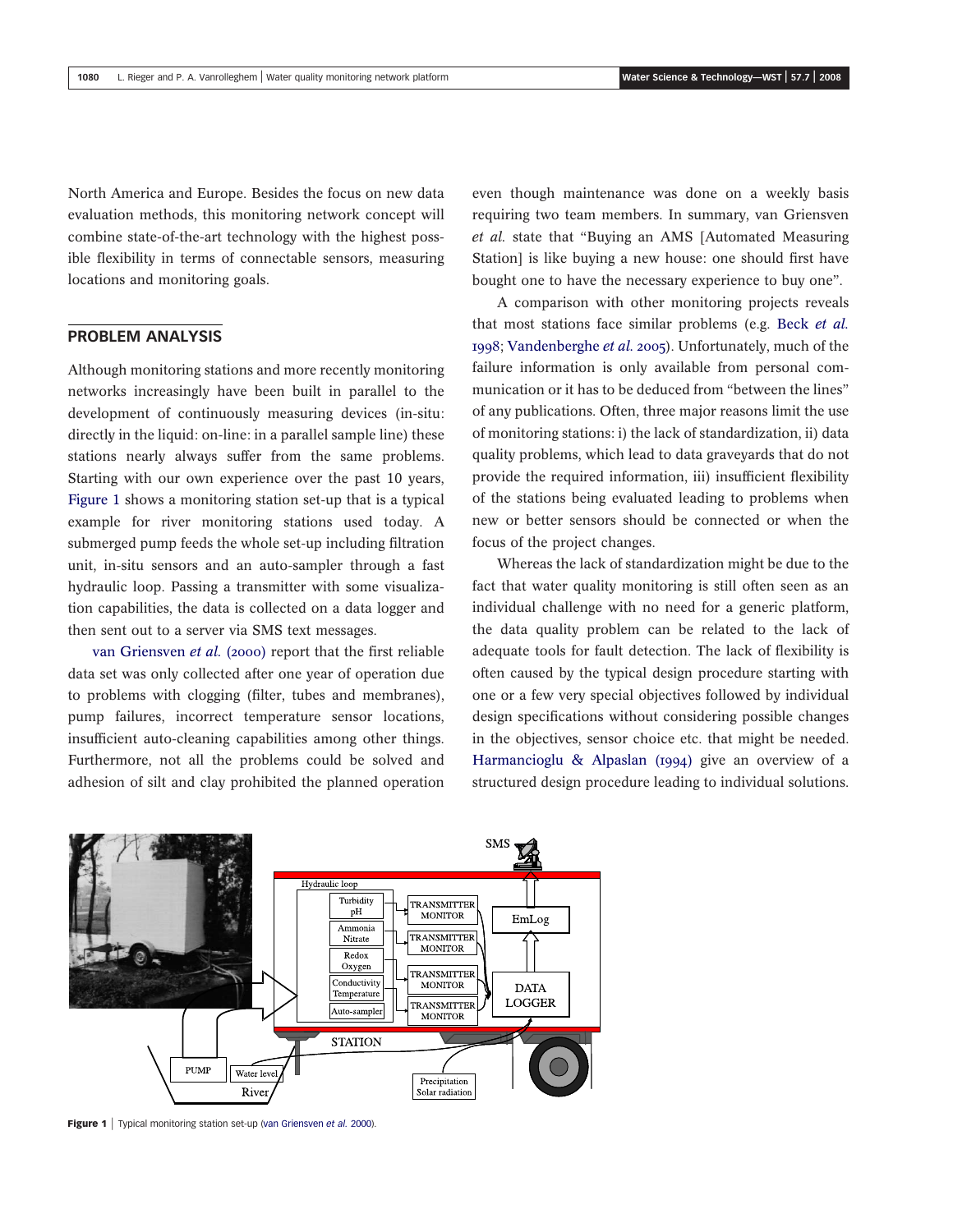These individual solutions were probably necessary in the past, but the current task should be to develop standardized platforms based on the experience from hundreds of individual monitoring stations. From our review, we see the following typical reasons for inadequate designs:

- limited budget (and focus on sensors rather than the station itself)
- lack of knowledge (data communication, databases, automation…)
- harsh conditions (WWTP: fat, clogging, electrical interferences; Rivers: changing water levels, flood, heat/cold, vandalism…)
- unsuitable hardware (e.g. pumps, filtration units, data communication, damp protection…)
- inflexible design with respect to the selection of sensors (no change for better sensors or other monitoring objectives)
- one-sided focus on special monitoring objectives
- closed/locked source code and therefore limited freedom to adapt the system to changing project needs (not modular)

In-situ sensors have improved significantly during the past 5–10 years and now provide a real alternative for water quality monitoring by combining low maintenance with sufficient accuracy ([Jeppsson](#page-7-0) et al. 2001; [Vanrolleghem &](#page-6-0) [Lee 2003](#page-6-0)). However, standardized data transmission protocols allowing full access to sensor configuration and metadata are still missing. Access to configuration data would give additional information to the end-user as well as providing remote control options. Meta-data (data about data) enables the extraction of usable information out of a (measuring) signal. For instance, without the unit, the measuring location and a description of the compound measured, the signal only provides a data value without any context for the end-user. In addition, some sensors already provide self-diagnosis or other status information, which if available could be used for data quality evaluations.

Similar difficulties are being experienced by SCADA system providers who are interested in data quality evaluation but are facing the same lack of information from the sensors. Unfortunately, most sensor companies do not allow full bidirectional communication with the sensor

or they see their control unit as the last point in the measuring chain.

## **THE MONEAU VISION**

For the development of new products a clear vision is necessary. The key design elements are:

- † A Flexible System: The goal here is to create a system that can be used:
	- $\circ$  for different monitoring and research goals.
	- $\circ$  at different locations (e.g. river, WWTP, sewer or use for collection of meteo data).
	- $\circ$  with all types of sensors and sampling methods (insitu/on-/off-line)
	- $\circ$  with all standard communication protocols for sensor connections (if possible, use of bidirectional bus protocols).

More specifically, the idea is to create a station that can be used for multiple goals irrespective of the location (i.e. it should be easily transportable and suitable for set up in a trailer/housing for use in cities (vandalism) or at WWTPs). Similarly, the station should include automatic configuration or at least user-guided configuration procedures through graphical user interfaces.

- An Open and Modular System: To create a modular design, a robust software framework with basic functionality is being created. The addition of functionality is accomplished with 'plug-in' modules. In this way it is possible to adapt the system to special demands and to add special features (e.g. data evaluation tools, data visualization methods) and at the same time guarantee the integrity of the framework itself. Modules can be written in standard software languages and it should be feasible for end-users to easily extend the station's functionality.
- A High Quality/Performance Database: Critical to the station is the database system used for storing the large data series. The database structure needs to provide sufficiently fast access but be flexible enough for any monitoring task and further developments of the station's functionality.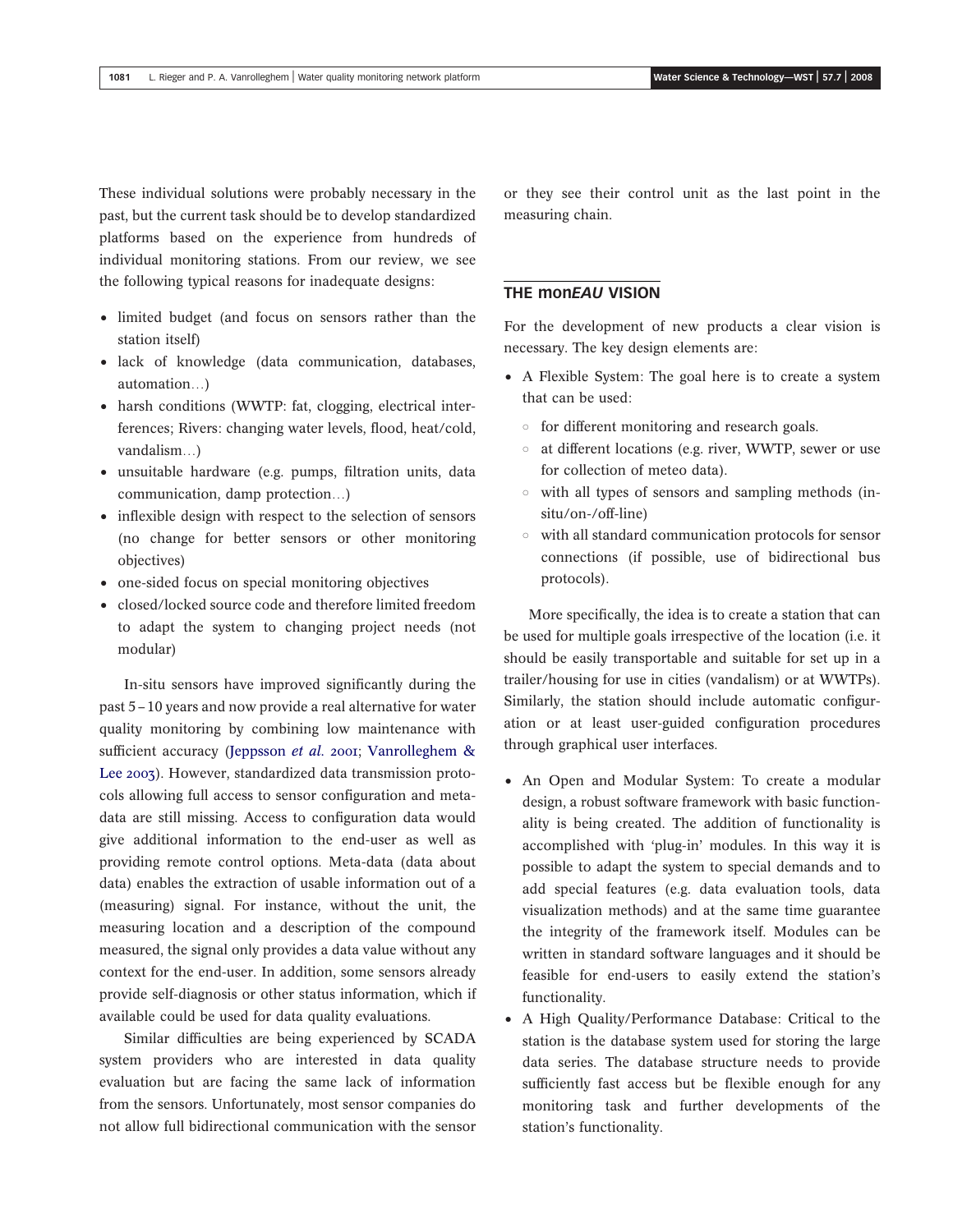- Remote Use: Monitoring stations can not always be placed in convenient location as such, the design must consider:
	- $\circ$  reduced maintenance requirements (attendance on site max. twice per month)
	- $\circ$  minimization of energy demand in combination with different power options (e.g. solar power)
	- $\circ$  various telemetry options (e.g. telephone or satellite)
	- $\circ$  remote access to sensors (e.g. for diagnosis, configuration, calibration)
	- $\circ$  remote access to monitoring station operation (e.g. backwash of filtration units or auto-cleaning equipment).
- Automatic Data Quality Assessment: Data quality assessment is essential but will be based on different information sources providing redundant data over time, space and determinants:
	- $\circ$  reference samples (to be compared with the sensor measurements)
	- $\circ$  sensor status/diagnosis data (e.g. auto-calibration factor or self-diagnosis)
	- $\circ$  time series information (to be used for univariate and multivariate statistical tools).
- † User-Friendly and User-Oriented Software Concept: A user-based concept should guarantee that the required information is provided and visualized depending on the user level and the location. For instance, the operator at the base station needs information criteria for maintenance and recalibration, whereas the expert working at the central data repository should full access to all information of all connected base stations allowing him to decide, for instance, about remote calibration, changes in operational settings or relocation of a base station.
- † Proactive and Flexible Maintenance Concept: Based on the available information the required maintenance is determined and a schedule for the operators is provided. This concept is based on three information sources including:
	- $\circ$  sensor self-diagnosis
	- company or user experience
	- $\circ$  a proactive set of station-triggered experiments (e.g. evaluation of different auto-cleaning cycles).

### THE **monEAU SYSTEM**

#### **Software**

The heart of the monEAU system is a robust software framework serving as the backbone of the stations and server network allowing the simple connection of various modules through a specified API (Application Programming Interface). Some modules will provide basic functionality like data input or output but the main reason for this framework structure is the ability to integrate new developments or to connect third party modules. In this way, robust operation (the framework is not open to the endusers) is combined with the required flexibility. [Figure 2](#page-4-0) shows the monEAU concept.

### Data transmission protocols

Sensor  $\leftrightarrow$  Base Station: Although several communication protocols are of interest in water quality sensor systems (Profibus, HART, 4–20 mA, USB…), to make use of all available information coming from the sensor itself (e.g. sensor self-diagnosis or other meta-data) a bus protocol is used. However, as a fall-back strategy 4–20 mA connections are also provided.

Base Station  $\leftrightarrow$  Central Server: Different telemetry modules will be available to connect the base stations with the central server, for instance:

- Telephone line, xDSL, cable TV
- GSM/UMTS (e.g. using SMS text messages as a safe and cheap way for data transmission)
- Dedicated radio link
- Satellite

Database Structure and Safety: To guarantee the readability of the data by different software programs and also to allow data use in the future, the IEEE 754 floating point standard format has been chosen. Different export functions will allow easy exchange of data with other software platforms.

To guarantee data safety, different safety measures are integrated in the base stations as well as on the central server. These measures include RAID (redundant array of independent disks), and sufficient hard disk space at the base stations to bridge communication breakdowns or store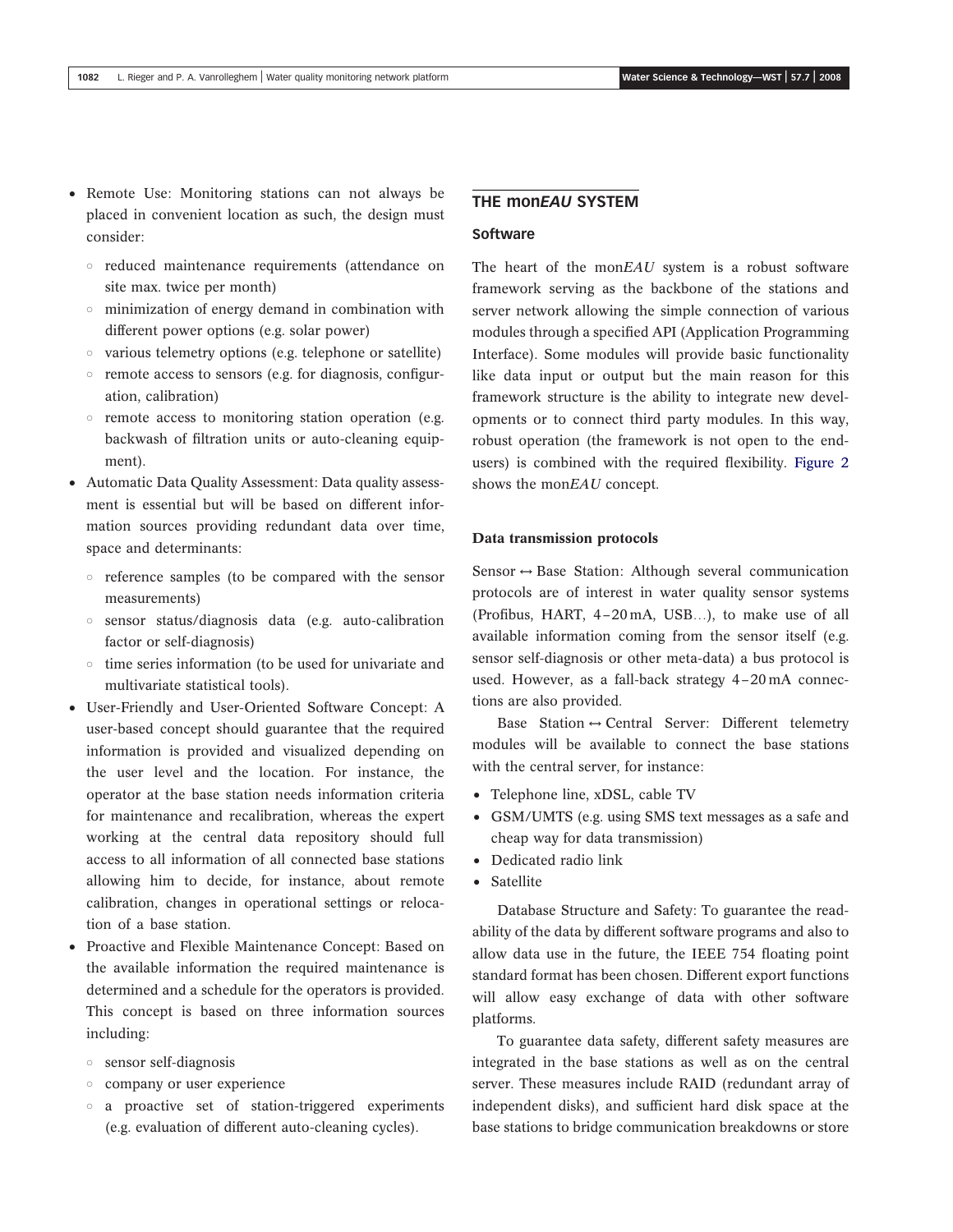<span id="page-4-0"></span>

Figure 2 | Set-up of the monEAU water quality monitoring network.

measurement data. At the central data repository, a RAID level 5 is envisioned.

Besides the raw data, processed (data quality evaluation), condensed (averages) and/or derived data (e.g. load, sludge retention time, statistical indexes) are stored. The data evaluation will add quality aspects to the database. All subsequent data manipulations are marked with the raw data remaining untouched, for other processing should the need arise.

Data Quality Evaluation: A major problem when developing a data quality evaluation concept is that it should use as much information as possible while still being flexible for use at different locations. Problems arise if process or expert knowledge, specific for only one measuring location, is integrated. The monEAU system includes a generic concept but encompasses the possibility of further integration of knowledge-based approaches. Three evaluation levels will be implemented and user-selectable:

- Level 1: Basic data evaluation using only univariate methods (only one measurement signal is used for the evaluation)
- † Level 2: Multivariate time series analysis methods but without expert or process knowledge.
- Level 3: Advanced data evaluation including expert and process knowledge (data mining and control actions are foreseen, in this evaluation level).

Level 1: The basic concept uses three independent sources of information [\(Figure 3\)](#page-5-0): i) comparative measurements for off-line analysis coming from reference samples taken at the same location as the sensor samples while considering sensor response times to allow a time-corrected comparison, ii) time series information, iii) sensor status or self-diagnosis data together with process knowledge and information from the electrical signal itself (e.g. frequency, out of bounds, etc.) to create additional data quality information.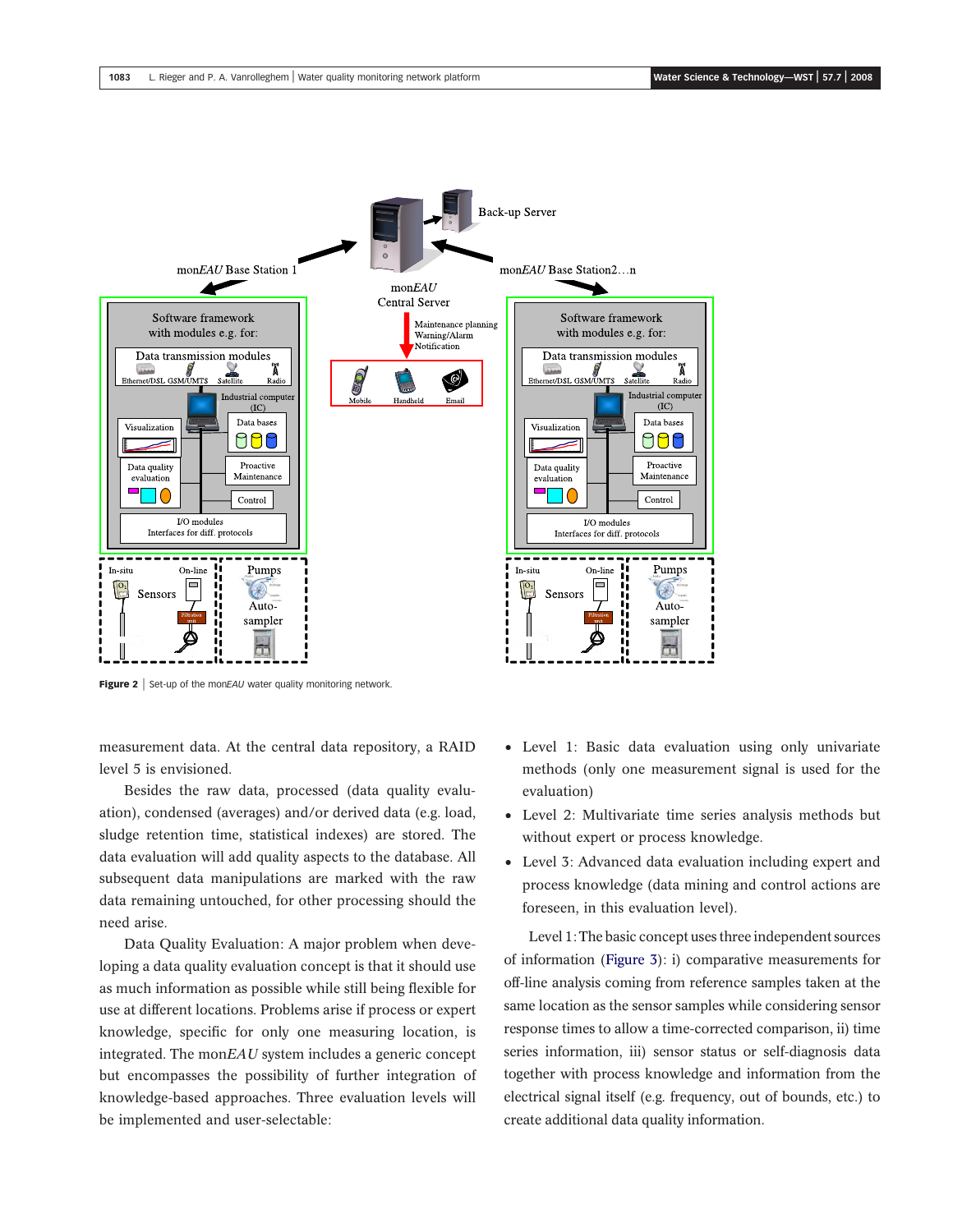<span id="page-5-0"></span>

Figure 3 | Univariate/multivariate data quality evaluation concept.

Under normal conditions (no warning) a reference sample should be taken approx. once every two weeks (depending upon the variability of the monitored system). This frequency is sufficient only in combination with the online evaluation methods of the monEAU system. For off-line concepts commonly applied today (e.g. [ATV 2000](#page-6-0); [Thomann](#page-6-0) et al. 2002), it is suggested that a reference sample be taken once a week. Every single block of the mon $E A U$ data quality evaluation concept will create a warning, which demands more frequent comparative measurements. An alarm is triggered only if the warning is validated with additional measurements. This approach will require manpower but guarantees the high data quality we expect from the system.

Level 2: Envisioned here are pre-configured graphical user-interfaces that allow the end-user to train the more advanced, but also more powerful multivariate models for time series analysis. These statistical methods (e.g. PCA, ICA, see [Rosen](#page-7-0) et al. 2003; Yoo [et al.](#page-6-0) 2004) will principally use different signals from one station but extension to data coming from other base stations is also foreseen. The training will be fully automated after preliminary quality checks using reference samples. In this way we guarantee that the training data set is of sufficient quality. Also in Level 2, the outcome of the data evaluation is a warning,

which will trigger additional comparative measurements according to Figure 3.

Level 3: The last step is an advanced data evaluation and control concept, which includes additional knowledge for the specific measuring location and monitoring network. This might include process knowledge (e.g. biological processes at WWTPs, rates of change), known correlations between different measurements and also information from other measuring locations (e.g. by calculating mass balances or simpler: flow upstream  $\lt$  flow downstream) or redundant information. If sufficient validated experience is available, the end-user will have the option to use the available information for data mining and/or later for control. This would allow not only the detection of potential failures but also the identification of the source of the error. Based on this information, measures could be triggered to solve the problem or to react by changing to a safer operation of the monitored system (fault-tolerant control, see e.g. [Devisscher](#page-7-0) *et al.* 2000; [Lardon](#page-7-0) *et al.* 2004).

Maintenance on demand: To reduce the maintenance and service effort good maintenance planning is required. In addition to the static maintenance intervals (e.g. by exchange intervals of chemicals or spare parts), a dynamic monitoring concept ([Thomann](#page-6-0) et al. 2002; [Rieger](#page-7-0) et al. [2004](#page-7-0)) will be integrated (the left part of Figure 3). A new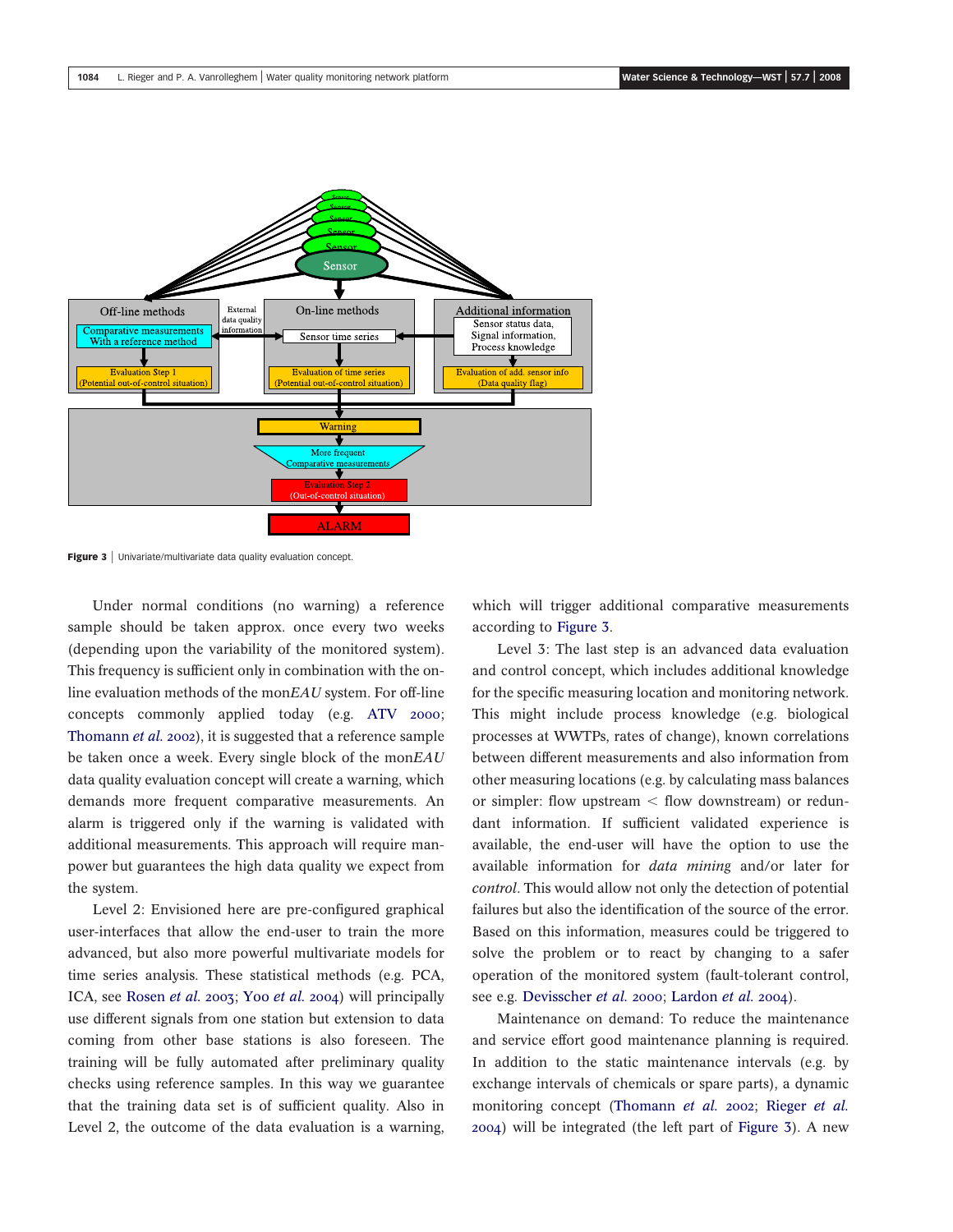<span id="page-6-0"></span>proactive maintenance concept is being designed to trigger experiments to evaluate, for instance, clogging of the sensor (by analysing different cleaning cycles) or calibration experiments where automated standard additions are carried out. The planning schedule is located on the main server but will be accessible from each point of the monitoring network. Maintenance actions will be announced in advance and have to be confirmed by the operator.

Messaging of warnings, alarms and status is an important feature for monitoring stations and particularly for stations in remote areas. A good warning system enables better service and maintenance intervals with more safety against unrecognized station failures. Different transmission types (e.g. SMS, pager, email) and user levels will be selectable.

#### **Hardware**

In the first step of the project, specifications were developed using the highest standards in terms of durability, robustness and data safety. As the monEAU platform should be the same for all measuring locations, the set-up must consider all demands concerning space, energy demand and environmental conditions. That is the basic unit (a box with computer and I/O units) will be the same, but the power supply, data transmission and climate control options will vary so the station itself could be housed in a trailer or delivered as a stand-alone box, to be used directly with in-situ probes.

Sensors and actuators: Sensors and actuators are not seen as part of the monEAU system. Our concept is to build the station flexible enough that all types of sensors and protocols can be connected. The base stations and also the central server are designed in a way that the connection of a new sensor triggers a procedure to provide storage capacity and standard visualization. Where possible, meta-data from the sensor (sensor configuration, dimension, measuring range…) is used to limit the required effort for the installation of new measuring devices. As plug-and-play is not feasible (due to standardization problems), a list with pre-configured sensors will be made available to facilitate the connection of new devices.

### CONCLUSIONS

The monEAU system will provide a high-level platform for all kinds of monitoring tasks, and eliminate the same design errors numerous other groups have done before. The flexibility of this new monitoring network concept enables different monitoring tasks as well as different measurement locations. As the most commonly used data transmission protocols (between sensor and base station) are provided, the user can select the best suited sensor for his application independent of specific monitoring station capabilities.

The software structure with a fixed framework as the backbone and connected modules (via API) combines robust operation with the flexibility to include new developments or to add individual applications. Free access to the interface settings allows easy development and implementation of user modules, but by locking the framework users are guaranteed robust basic functionality.

The hardware will fulfil the highest requirements regarding data safety, environmental conditions and robustness. Various telemetry options, low energy demand and proactive maintenance concepts enable remote use of the monitoring network.

However, the most important step forward is the advanced data quality evaluation concept helping to relate the measurements to the processes under evaluation and not to guesswork about data meaning. Most importantly, this evaluation concept will eliminate the danger of building more data graveyards.

# ACKNOWLEDGEMENTS

The ideas behind monEAU evolved from discussions with numerous people. We would especially like to thank Stefan Winkler (TU Vienna), Kris Villez (BIOMATH, Ghent University), Jens Alex / Mario Thron (ifak Magdeburg) and Lina Belia / John Copp (Primodal Inc.) for their most valuable input. Peter A. Vanrolleghem holds the Canada Research Chair in Water Quality Modelling.

#### REFERENCES

ATV-DVWK 2000 Merkblatt ATV-DVWK (now DWA) M 269: Prozessanalysengeräte für N, P und C in Abwasseranlagen. Hennef: GFA-Verlag [in German].